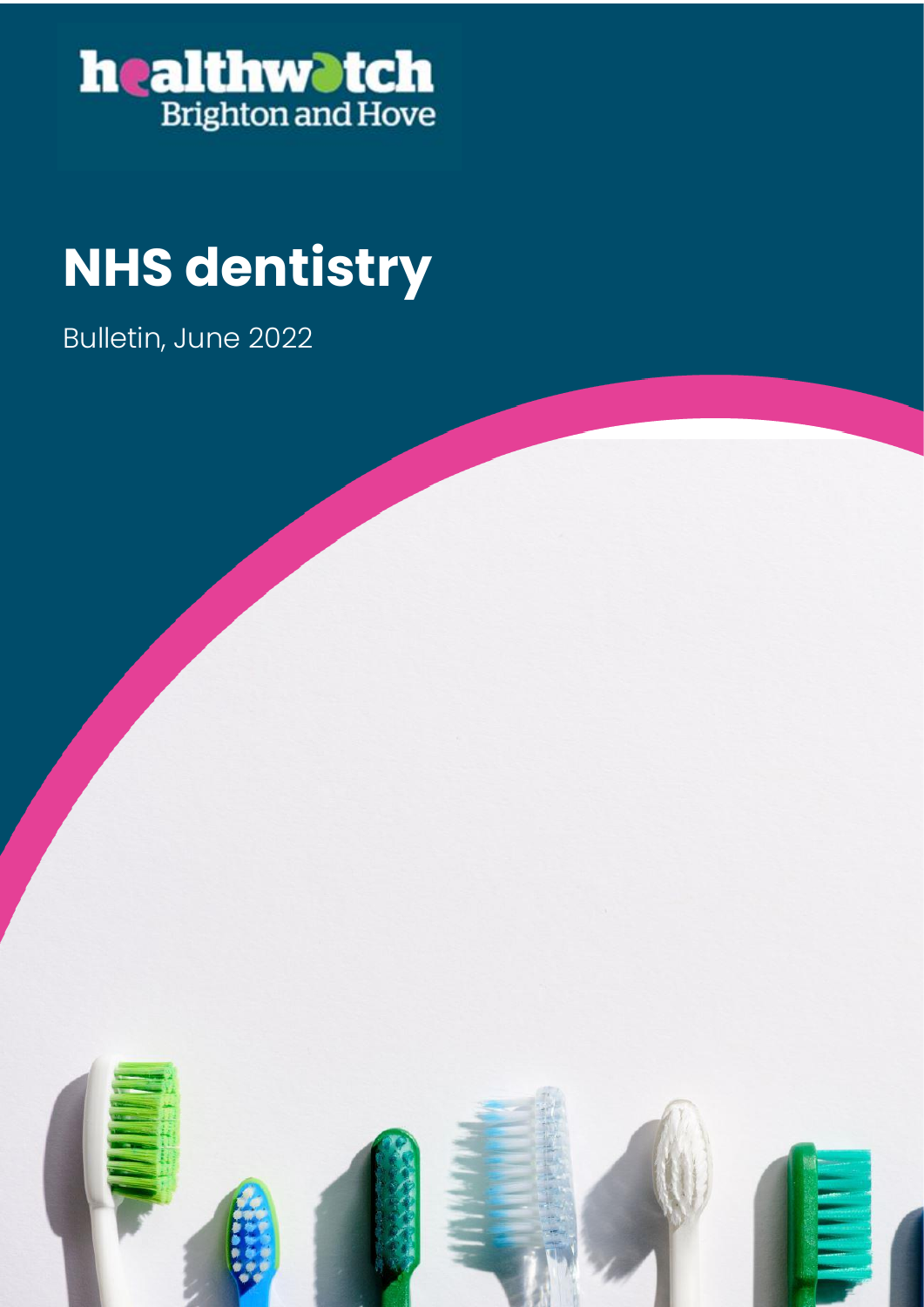# **Contents**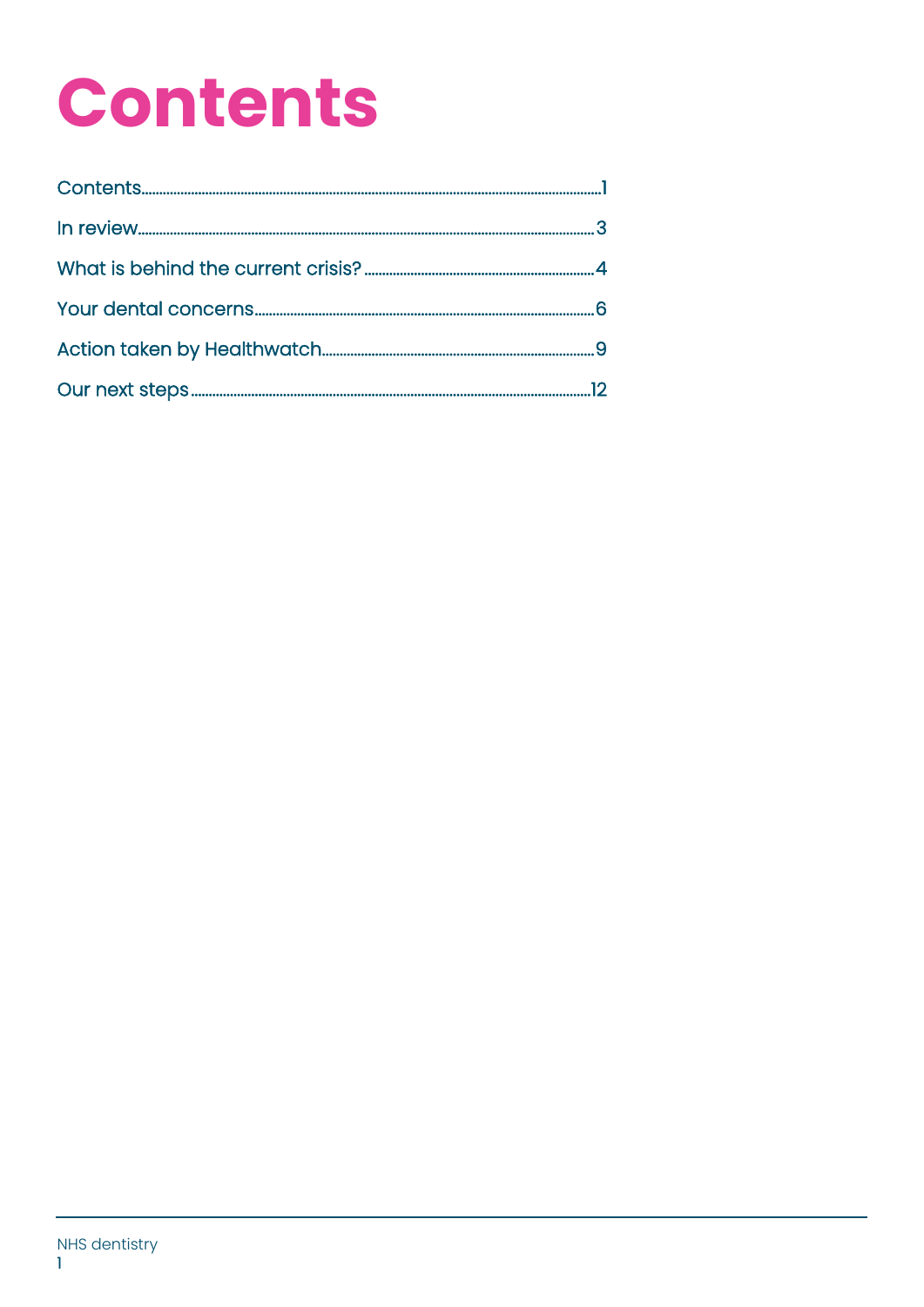# **A dental crisis**

Requests for help to find an NHS Dentist are now the main reason people contact the Healthwatch Brighton and Hove helpline.

#### Healthwatch England has already declared that [NHS dentistry is in crisis.](https://www.healthwatchbrightonandhove.co.uk/news/2021-05-25/twin-crisis-access-and-affordability-calls-radical-rethink-nhs-dentistry)

They also recently published a [new survey](https://www.healthwatchbrightonandhove.co.uk/news/2022-05-09/lack-nhs-dental-appointments-widens-health-inequalities) of public attitudes to NHS dentistry. This showed that half of adults in England find dental charges unfair amid escalating living costs. They have warned decision-makers that NHS dentistry is in desperate need of reform.

- 41% of people who responded to the survey said they found it difficult to book an NHS dental appointment, whilst 20% couldn't access all the treatments they needed.
- 24% said they had to pay privately to get all the required treatment.
- 17% reported they felt pressured to pay privately when they booked their dental appointment. And 17% said their NHS dentist didn't explain the costs before starting treatment.

#### Fewer NHS dentists

- The above findings come as more than 2,000 dentists quit the NHS last year, according to recent data obtained by the [Association](https://www.theadg.co.uk/englands-dental-deserts-and-the-urgent-need-to-level-up-access-to-dentistry/) of Dental [Groups,](https://www.theadg.co.uk/englands-dental-deserts-and-the-urgent-need-to-level-up-access-to-dentistry/) suggesting a growing trend toward private provision.
- Between 2019 and 2021, the number of dentists in the Brighton and Hove Clinical Commissioning Group (CCG) area fell from 187 to 168.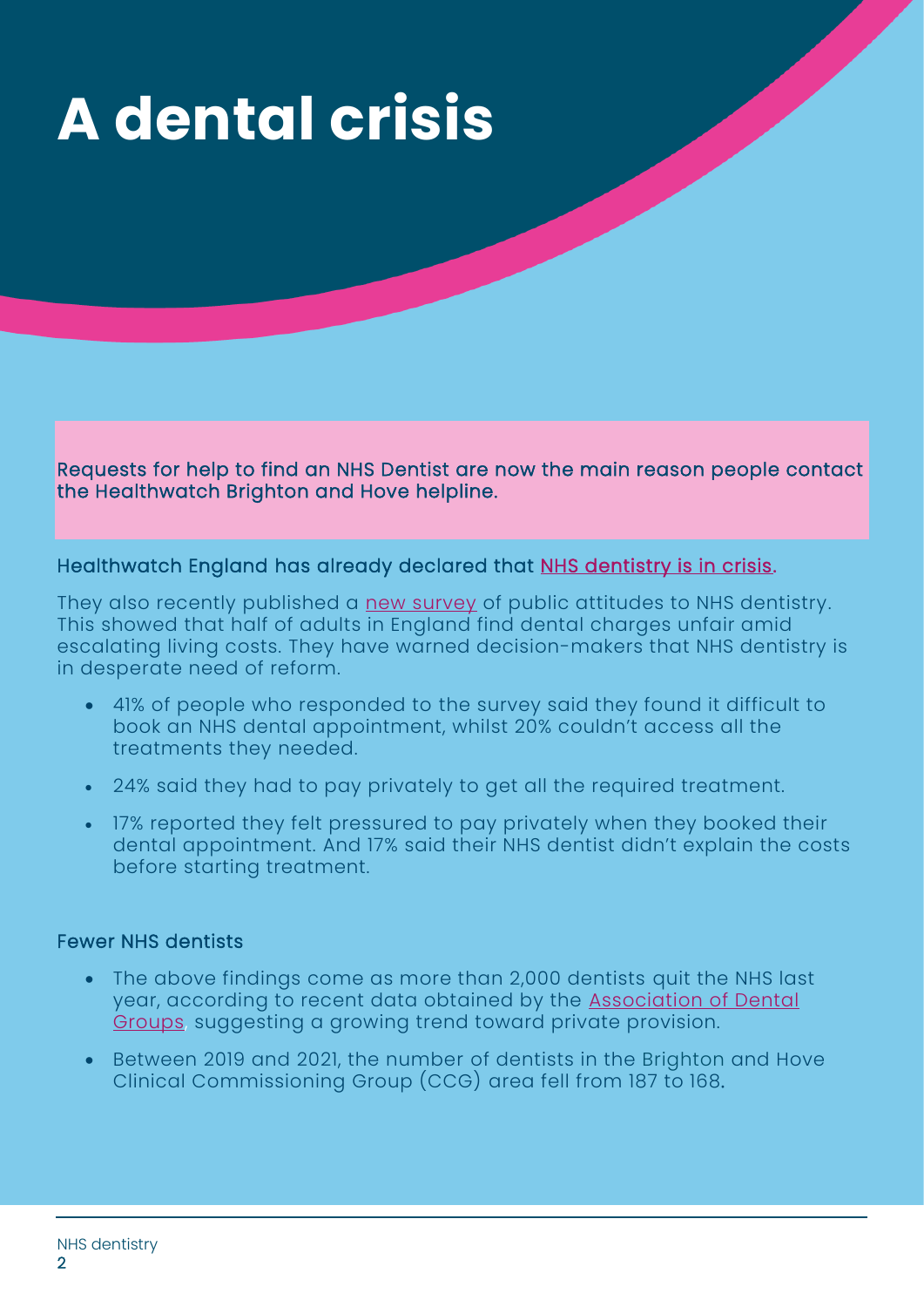# **In review**

### Behind the current crisis



Vital reforms to the current NHS dental contract have been delayed.

Staffing shortages mean there are fewer dentists.

The NHS ['find a dentist'](https://www.nhs.uk/service-search/find-a-dentist) website has poor and out of date information.

COVID-19 created large backlogs of patients waiting for treatment.

*Read more on pages 4-5*

### Listening to you



141 people shared their experiences of dentists with us in 2021.

We saw a 271% increase in dental queries between 2020 to 2021.

Your top query was about how to find an NHS dentist.

*Read more on pages 6-8.*

### Making a difference



We produced a patient guide to explain your rights.

We asked 12 questions in Parliament with the help of a local MP.

We routinely attend two important meetings with local dentists.

We answered over 200 of your dental queries and offered advice to you through our helpline.

We gathered 50 of your views about using dentists during the pandemic and reviewed all 43 dental practice websites.

*Read more on pages 9-11.*

### **Information Line**

**Contact us** 

01273 234 040 or email [info@healthwatchbrightonandhove.co.uk](mailto:info@healthwatchbrightonandhove.co.uk)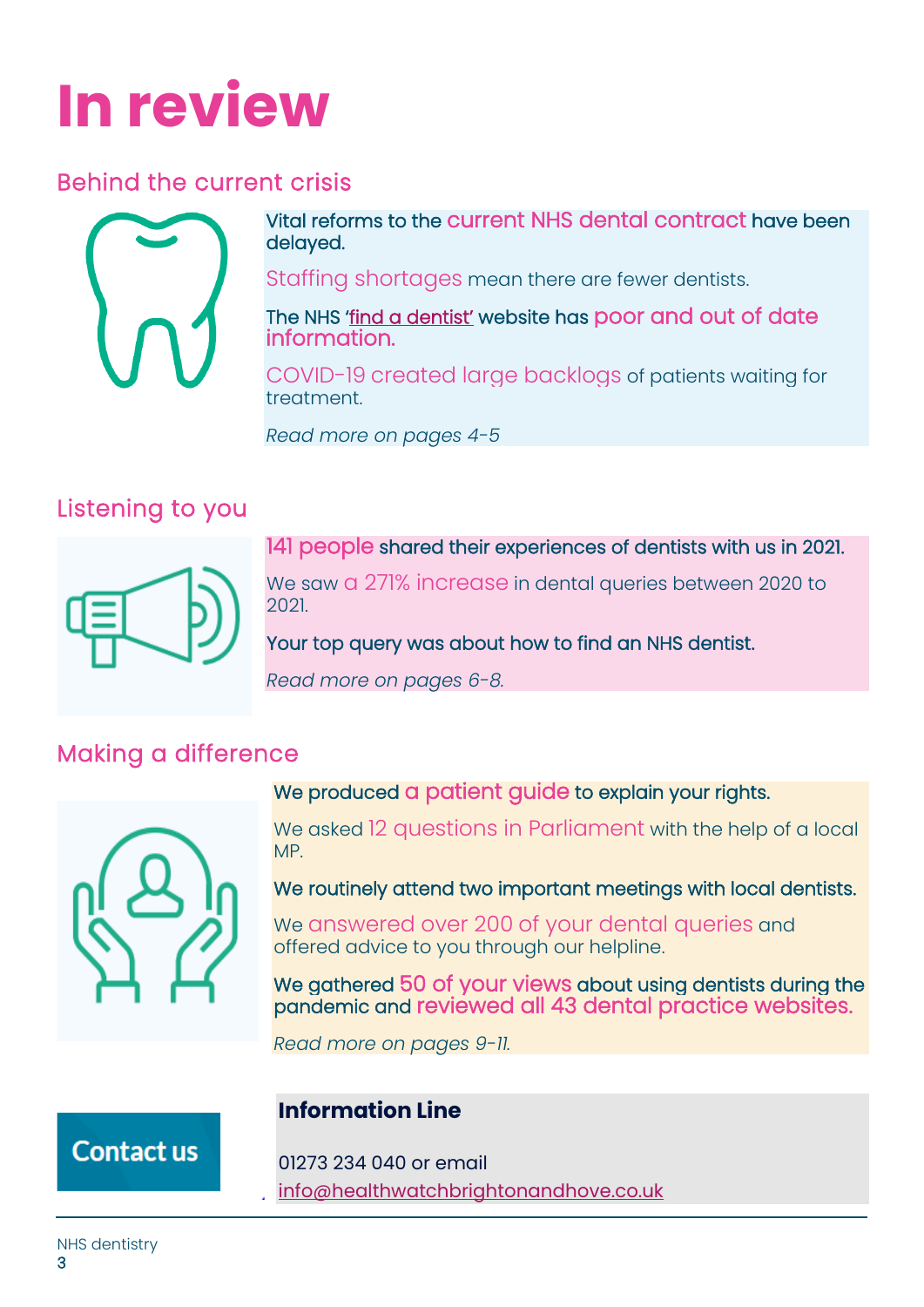# **What is behind the current crisis?**

Long before COVID-19 hit, people were contacting us to ask for help accessing NHS dental treatment. They also shared with us their experiences of receiving sometimes poor treatment and concerns around misleading pricing. The COVID-19 pandemic significantly worsened many of these existing problems.



Did you know that all dentists are private businesses, and that they opt into provide NHS treatment? The current NHS contract sets out strict criteria governing what and how many NHS treatments dentists can provide. NHS dental care is subsidised by the government. This means that some of the cost of looking after your teeth has already been paid for.

### The impact of COVID-19: fewer appointments and large backlogs

In the early stages of the coronavirus pandemic, NHS England required dentists to shut their doors, meaning that face to face appointments were only possible for the most urgent cases. Dentists switched to providing advice and treatments by telephone. Hospitals remained open but only saw patients with an urgent clinical need. Restricting the number of face-to-face appointments and treatments was intended to help reduce the spread of the virus and protect staff and patients.

The availability of dental appointments was also affected by dental practices needing to follow stricter hygiene procedures. This included deep cleaning treatment rooms between patients, which could take up to 45 minutes each time. These enhanced hygiene measures impacted the number of patients which dental practices could see in a working day. In some cases, dental practices are still following stricter hygiene measures to minimise the risk of spreading COVID-19. Only recently have routine pre-COVID cleaning procedures, been reinstated.

From June 2020, face to face consultations resumed in smaller numbers, but services are still having to work through the large backlog of cases that built up during the lockdowns.

Things are improving, but the number of available face to face dental appointments remains lower than it was before the pandemic.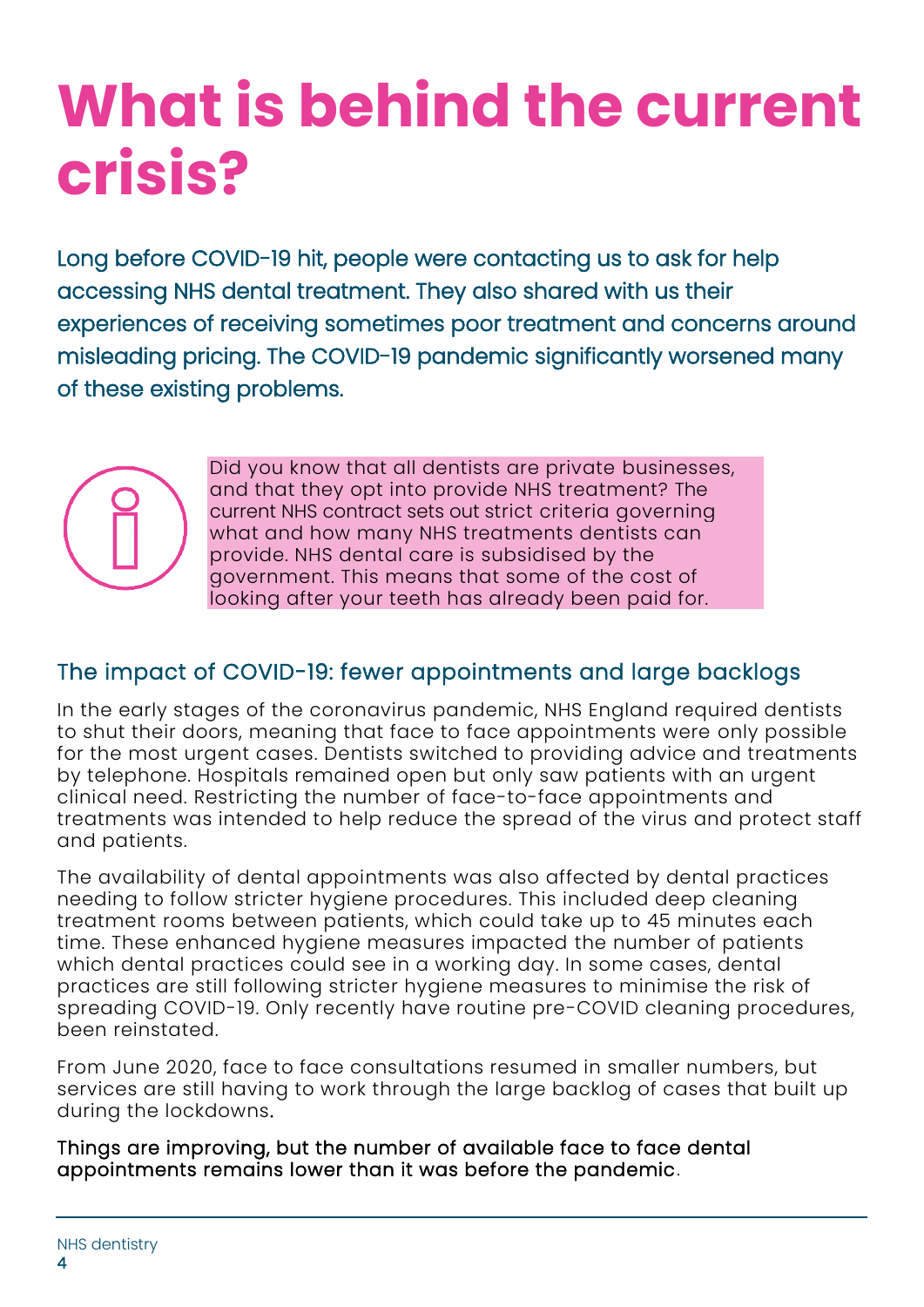### Delays to contractual reforms

For well over a decade, governments of all political parties have been talking about NHS contract reform for dentistry, but it has never come to fruition. The latest discussions on dental system reform began in the summer of 2021 but change is not expected until 2023 at the earliest. The current contract is often described as being 'broken' and it is driving some clinicians out of NHS dentistry.

We have learned from speaking to local dentists, and from the Healthwatch network that:

- Some dental practices are handing back their NHS contracts. These practices have gone private and the lost NHS activity has not been replaced.
- the current NHS contract sets payment limits that can be awarded to dentists for the work they carry out. These limits were set in 2006, and whilst they have increased every year, NHS dental charges have increased by a greater percentage. Consequently, whenever practices treat a paying NHS patient the dentist may end up owing the NHS money.
- many younger dentists are not willing to work under the current conditions imposed by the NHS contract and are more inclined to want to work parttime.
- Brexit and the pandemic have led to overseas dentists returning home and new ones are not replacing them in sufficient numbers.
- many older dentists are now of retirement age, r choosing to retire early.
- all of this has led to a recruitment problem.

#### Poor patient information

Members of the public are advised to use the NHS website to [search for a dentist](http://www.nhs.uk/Service-Search/Dentists/LocationSearch/3)  [near you.](http://www.nhs.uk/Service-Search/Dentists/LocationSearch/3) The is also meant to provide information on which dental practices are currently accepting new patients, whether they offer urgent appointments, and how other people have rated the service.

With the help of a local MP, we recently asked a question in Parliament and found that only 47% of dental practices have updated their information on the NHS website. This means that when patients look, they can't find accurate or helpful information about which practices are seeing NHS patients. It remains unclear why all dental practices are not making these simple updates so that patients do not waste their time searching.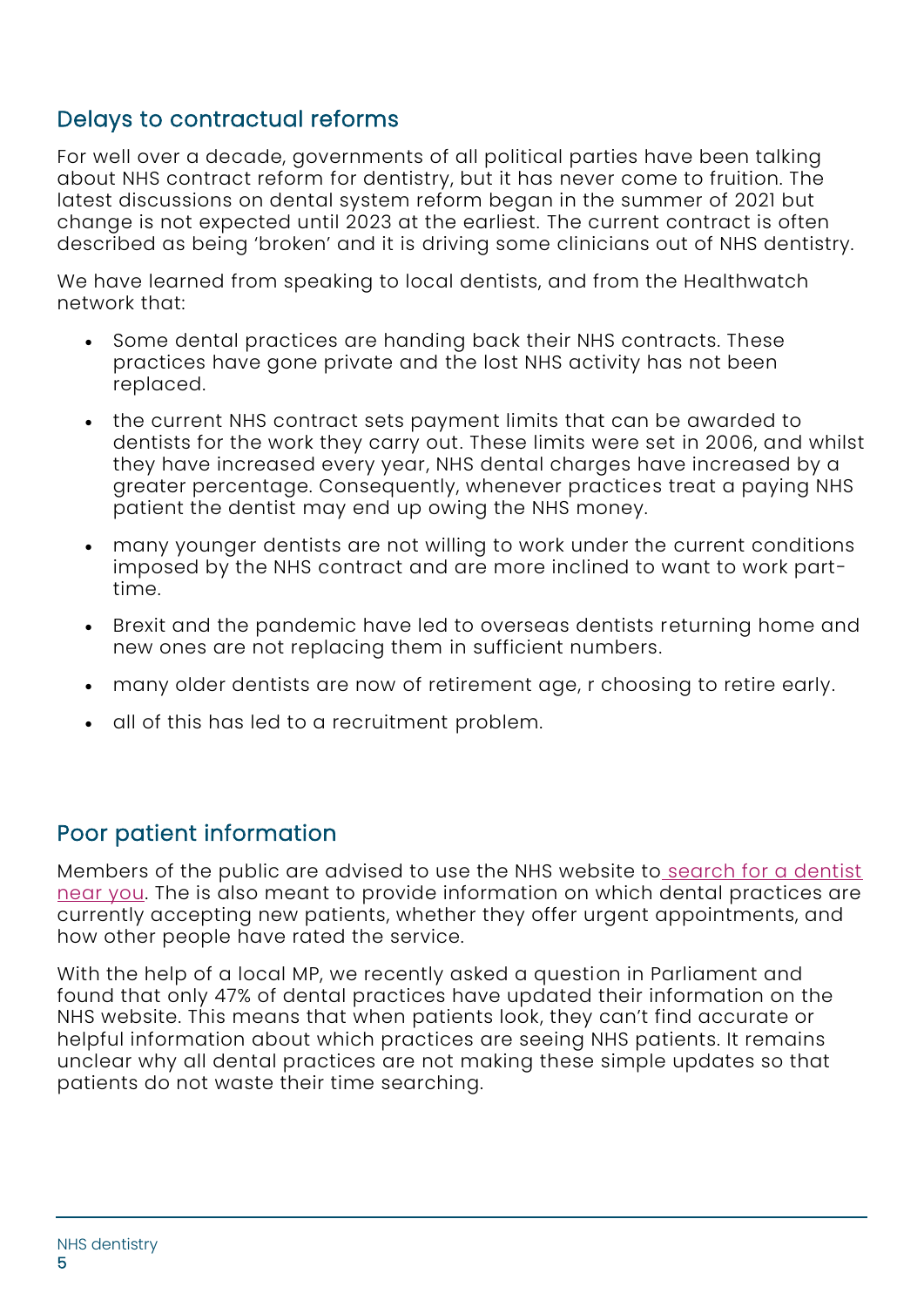# **Your dental concerns**

### **Queries we received**

The number of queries we received from you about dentistry rose by an astonishing 271% between 2020 to 2021. In 2022 alone, we have already received almost the same number of queries as in the whole of 2020.



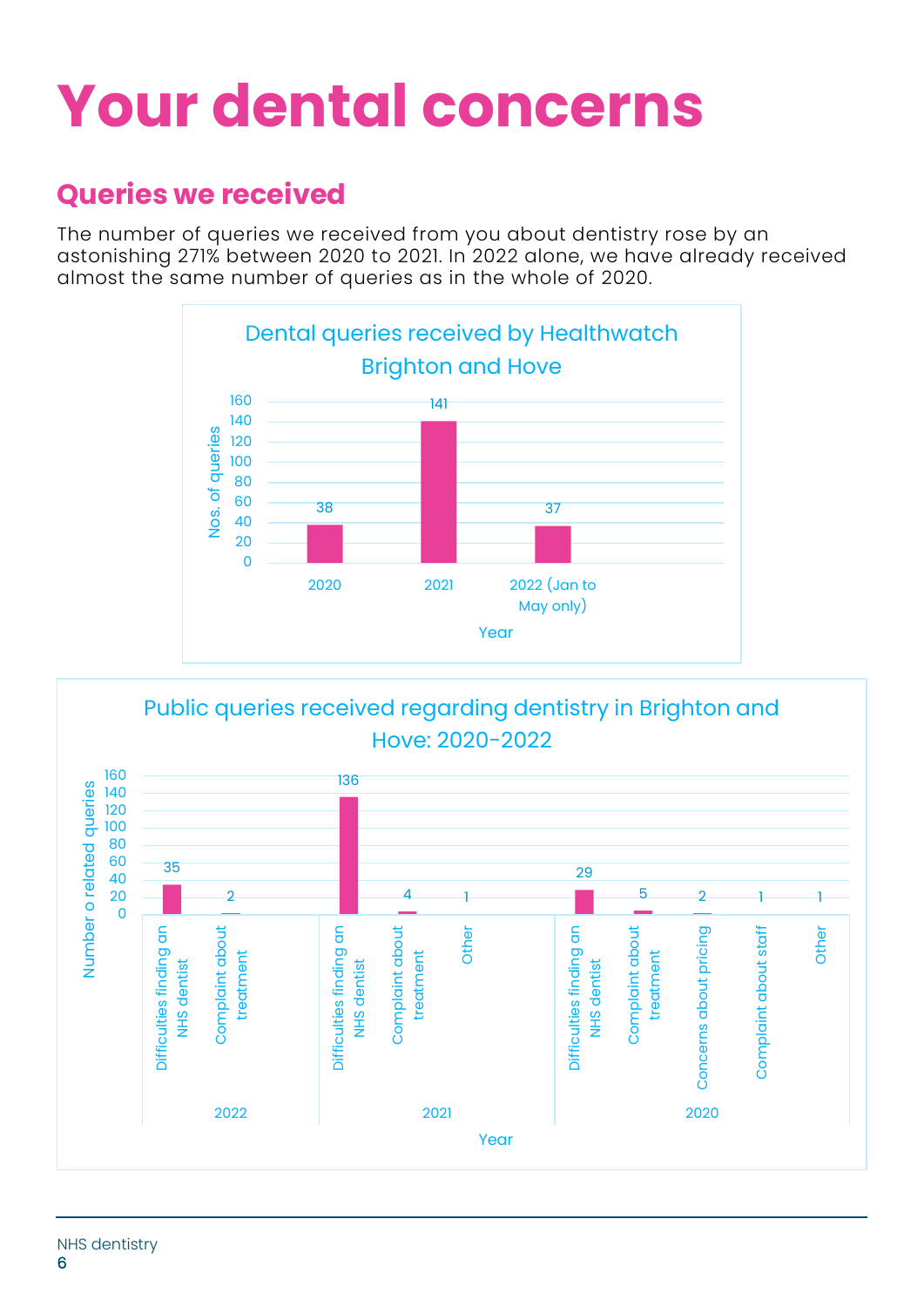As can be seen in the second chart, difficulties in accessing NHS dentistry have always been the main reason why people have contacted us, even before COVID-19. But after COVID hit, those queries quadrupled, and remain at high levels. People contact us not only to seek help for themselves, but also for refugees, young children and people with additional support needs.

### **Our helpline**

Our dedicated helpline is run by two Healthwatch volunteers, Fran and Elaine, and they have been responding to your dental queries. Your key questions to us have been around access to NHS dentistry and cost.

"Do you know of any dentists in or near Brighton accepting NHS patients? My husband registered our family as NHS patients with Preston Circus Dental Practice, but when I went today, they said they could only take me as a private patient because I haven't been there for the last two years. This is largely because of the pandemic. I have a missing filling which urgently needs replacing. I have called about 15 dentists listed on the NHS website and been told none of them can take me as an NHS patient. Can you help? Grateful for any help you can provide." (May 2022)

> "I am trying to find an NHS dentist in Brighton and I have called around 30 practices on the NHS dentist list, but none are taking on new patients >18 years." (May 2022)

NHS dentistry 7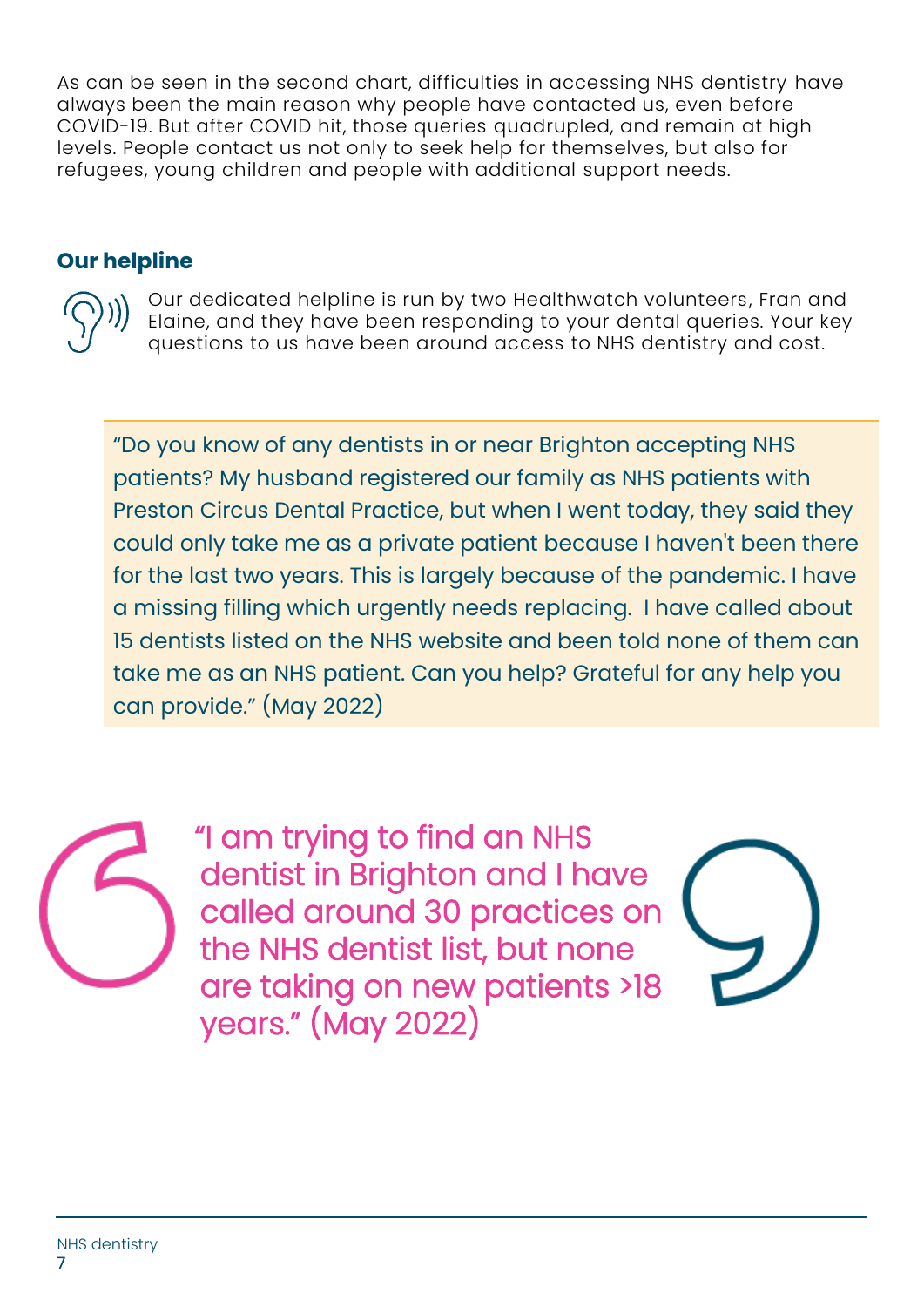### Personal stories: Forced to go private

"I would like to complain about the lack of honesty with the information provided to the find an NHS dentist service. Both St George's Dental and North Laines Dental Practice have provided information that they are taking on new patients yet contacting them the day they provided this information I was informed by both that this is not the case and was given a private price list by St George's Dental. I've been on a waiting list for Wellsbourne Dental for 2 days short of a year and have issues with wisdom teeth that have required three trips to the out of hours dentist this year alone." (May 2022)

### NHS website unhelpful

"Neither my partner or I have had a dentist since the pandemic started and have found it so difficult to find an NHS dentist in the Brighton and Hove surrounding areas for many years." (May 2022)

This person:

- called numerous dentists in Brighton and the surrounding area
- searched the NHS website but found it was not updated
- had been given emergency treatment but only as a temporary solution
- were suffering in pain
- didn't know what else to do.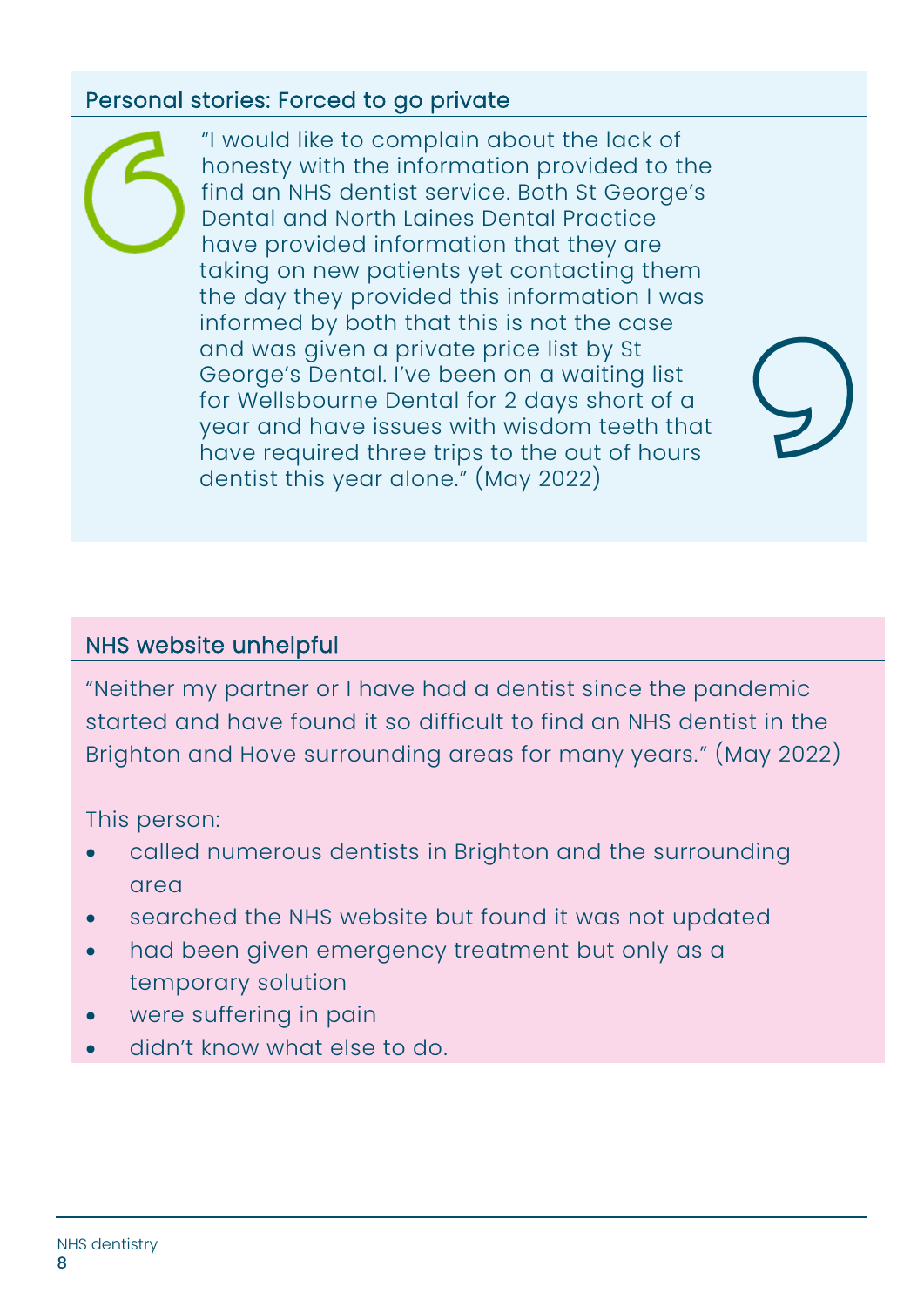# **Action taken by Healthwatch**

### **What action have we been taking?**



### **Collecting your views**

In 2021, we asked for your experiences of using dental services during the COVID19 pandemic. You can read our report [here](https://www.healthwatchbrightonandhove.co.uk/report/2021-01-12/dental-services-during-covid-19)

#### The main headlines from this survey were as follows:

- 81% understood mostly or in full, the advice they received or explanation of the treatment they needed from the dentist they contacted.
- 52% found it easy or very easy to find out information about how COVID-19 was affecting dental services.
- 60% found it difficult or very difficult to find an NHS dental service to help them.
- 57% understood how much they would be charged before they received any advice and/or treatment; 17% did not.
- 52% felt they waited longer to see a dentist/other dental professional than pre-COVID-19, whilst 59% were dissatisfied with waiting times.

In 2021, we also undertook a review of dental websites and out of hours telephone messages and found a lack of consistency around opening times, COVID-19 information and the availability of routine and urgent appointments. Read our report [here.](https://www.healthwatchbrightonandhove.co.uk/report/2021-03-29/review-dental-websites-and-out-hours-telephone-messages-reconfirms-earlier)

We continue to collect your experiences which we use to get questions asked in Parliament and to share with local dental committees and NHS England.

### **Answering your questions**

We always try our best to answer your query. We will also direct you to further sources of help and advise you if you need to make a complaint. Where possible, we can tell you of local dentists who have advised that they are taking on new NHS patients.

#### Personal stories: Success

We helped a heavily pregnant woman having trouble accessing dental treatment. She was in a lot of pain and had been refused by several practices. We signposted her to a dental practice who was accepting new patients and she managed to get treated by an NHS dentist. (April 2022)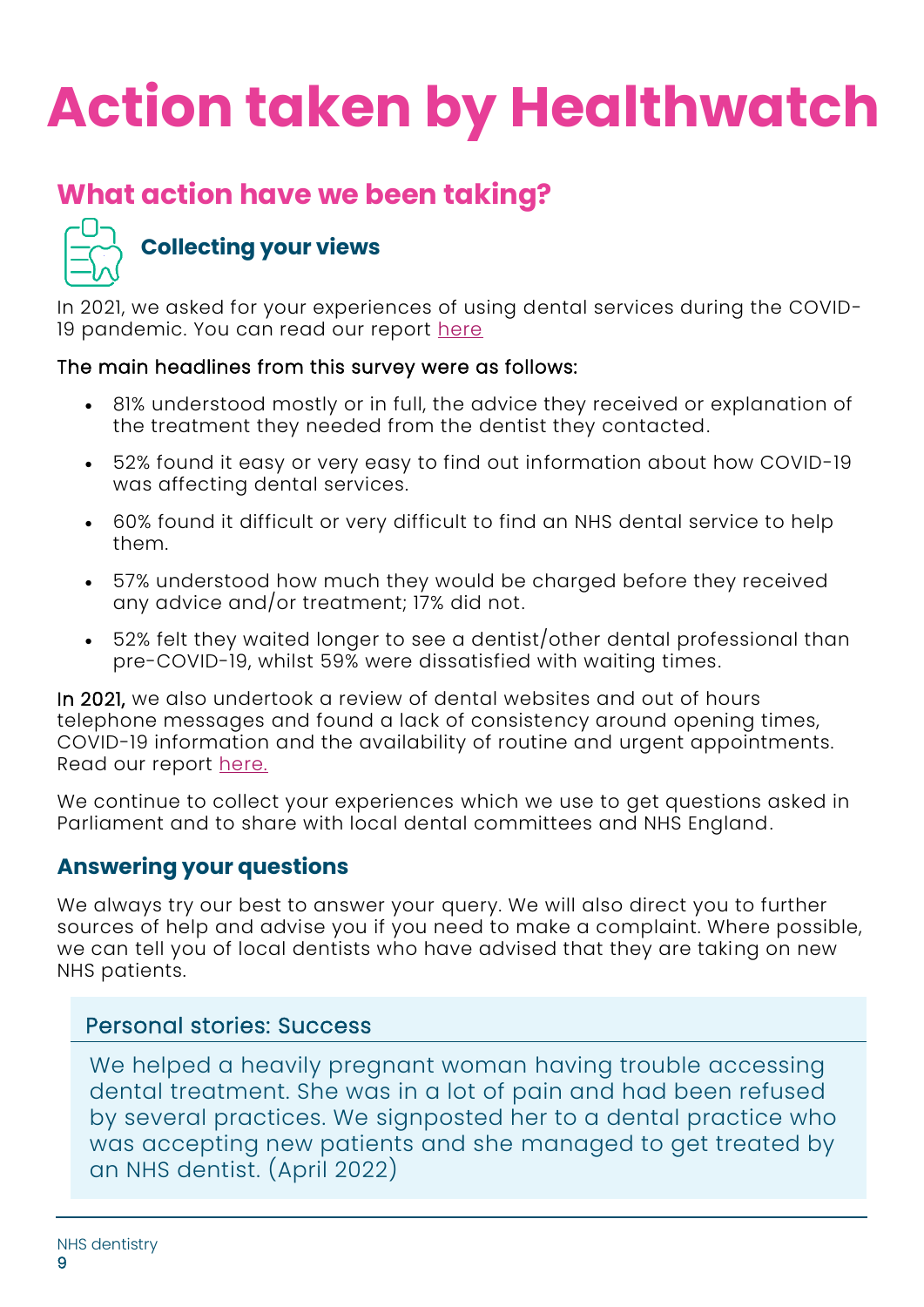### **Creating a dental guide to help you**

Your feedback helped us to understand that many members of the public, including those who regularly attend dental services, are not clear on what dentistry services are available via the NHS, what treatment is included and what charges apply.

In response, Healthwatch across Sussex (Brighton & Hove, East Sussex and West Sussex) worked together with local dental organisations on a detailed guide to help everyone get the treatment they need.

This explains:

- The impact of COVID-19 on NHS dental appointments.
- The difference between NHS and private dental care.
- How to find and register with an NHS dentist.
- NHS dental charges and exemptions (correct as of June 2021).
- How to feedback or complain about a dental service.
- Useful links and emergency dental services.

You can access our quide here

### **Working with local dentists**

With the dedicated help of our volunteer Chris, we attend two important local dental meetings, both represented by local dentists and practitioners. This allows us to ask questions directly of those delivering dental services, but also to better understand the pressures dentists are facing. This has helped us to appreciate the demands they are experiencing as described above. At the same time, these practitioners are left in no doubt as to the human impact of the current dental crisis.

> "East Sussex Local Dental Committee has had the pleasure of working with Healthwatch. Our meetings have given us the opportunity to acknowledge and understand the concerns of the local population of Brighton and Hove with regards to their dental care. These meetings have also provided a platform for to provide feedback on the conditions of the dental work force and the restrictions in the delivery of dental care due to the pandemic and infection control protocols (May 2022)

- Chair, East Sussex Local Dental Committee.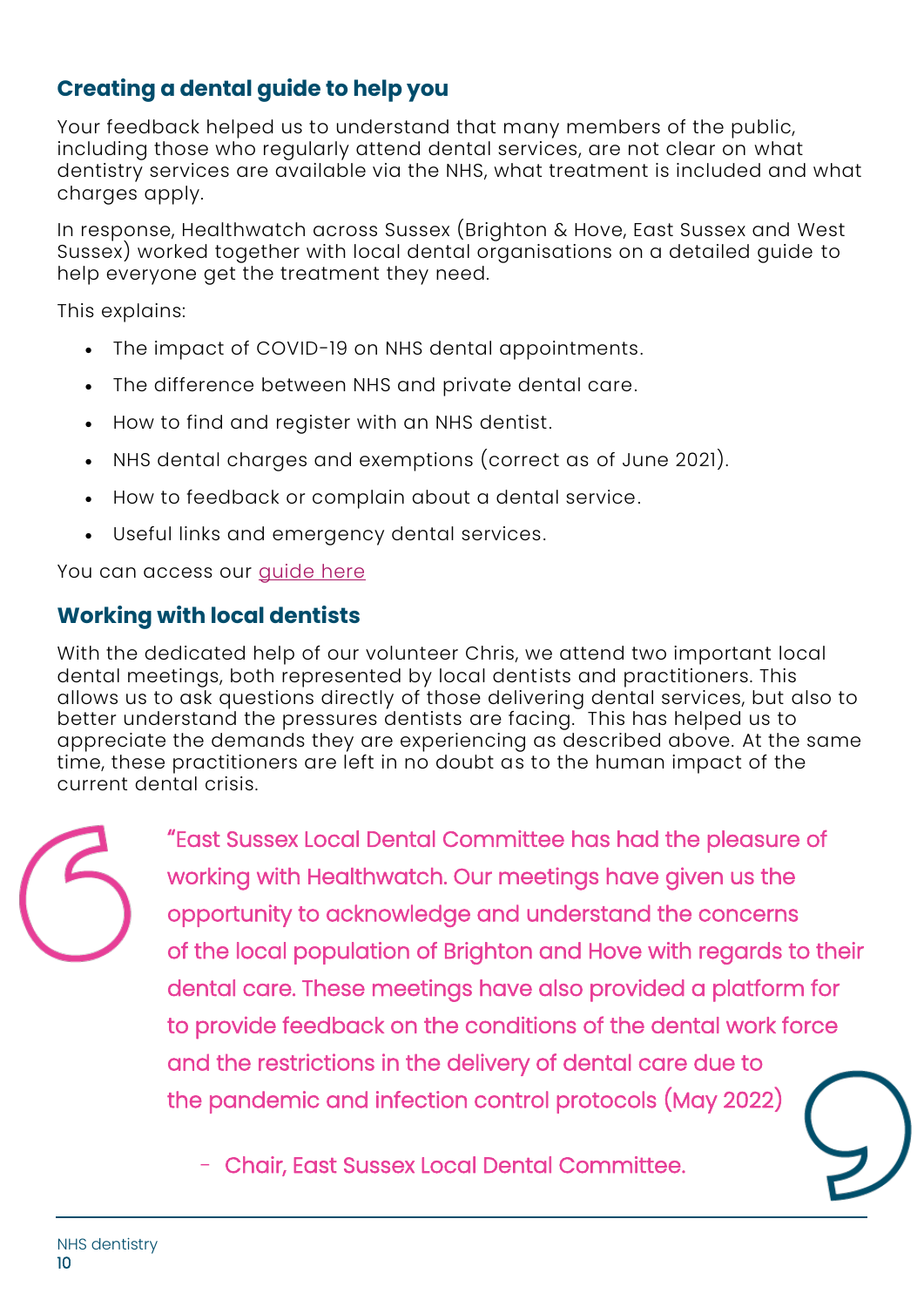### **Working with a local MP**

Healthwatch has been working closely with Caroline Lucas MP's team in Brighton over the past year as she has a strong interest what is happening to NHS dentistry. With their support, we have asked 12 questions of the Minister responsible for dentistry provision.

#### Read our 12 questions asked in Parliament about dentistry services [here.](https://www.healthwatchbrightonandhove.co.uk/report/2022-05-30/healthwatch-gets-questions-dentistry-raised-parliament)

These questions are based on your experiences which you have shared with us, and information we have gathered from other sources such as the South East Local Dental Committee, a group who represent dental practices in the area. Some of our questions seek further information on Government announcements. All the questions are publicly available on the [UK Parliament website.](https://questions-statements.parliament.uk/)

We will continue to raise questions on your behalf and push for reform and better availability of NHS services.

By asking these questions we have learned that:

- just 47% of all dentists have up-to-date information on the NHS website.
- the number of dental contractors in Brighton and Hove has reduced from 187 in 2018/19 to 168 in 2020/21.
- the government does not know the number of children in Brighton and Hove who were unable to see an NHS dentist in the last 12 months.
- the government has not undertaken any assessment of the number and proportion of dental practices in Brighton and Hove that are having problems delivering current NHS contractual requirements.
- the government does not yet know how much of the additional £50million extra spending, announced in January this year, was spent. This money was intended to support dentists to deliver more NHS appointments. A total available spend of £6,887,000 was allocated to the South East region.
- the development of further long-term changes to dentistry will progress during summer and autumn 2022, but no firm date to announce any final changes is yet known.
- patients are not registered on an ongoing basis with NHS dentists (as they are with GPs), but that patients receiving NHS dental care are only registered whilst they are undergoing a course of treatment.



"*I have worked closely with Healthwatch over the past year, particularly on dental issues. Their expertise, experience and professionalism have been invaluable to me in my work scrutinising Ministers. Thank you to David, Alan and all the brilliant Healthwatch team!" (May 2022)*

#### CAROLINE LUCAS, MP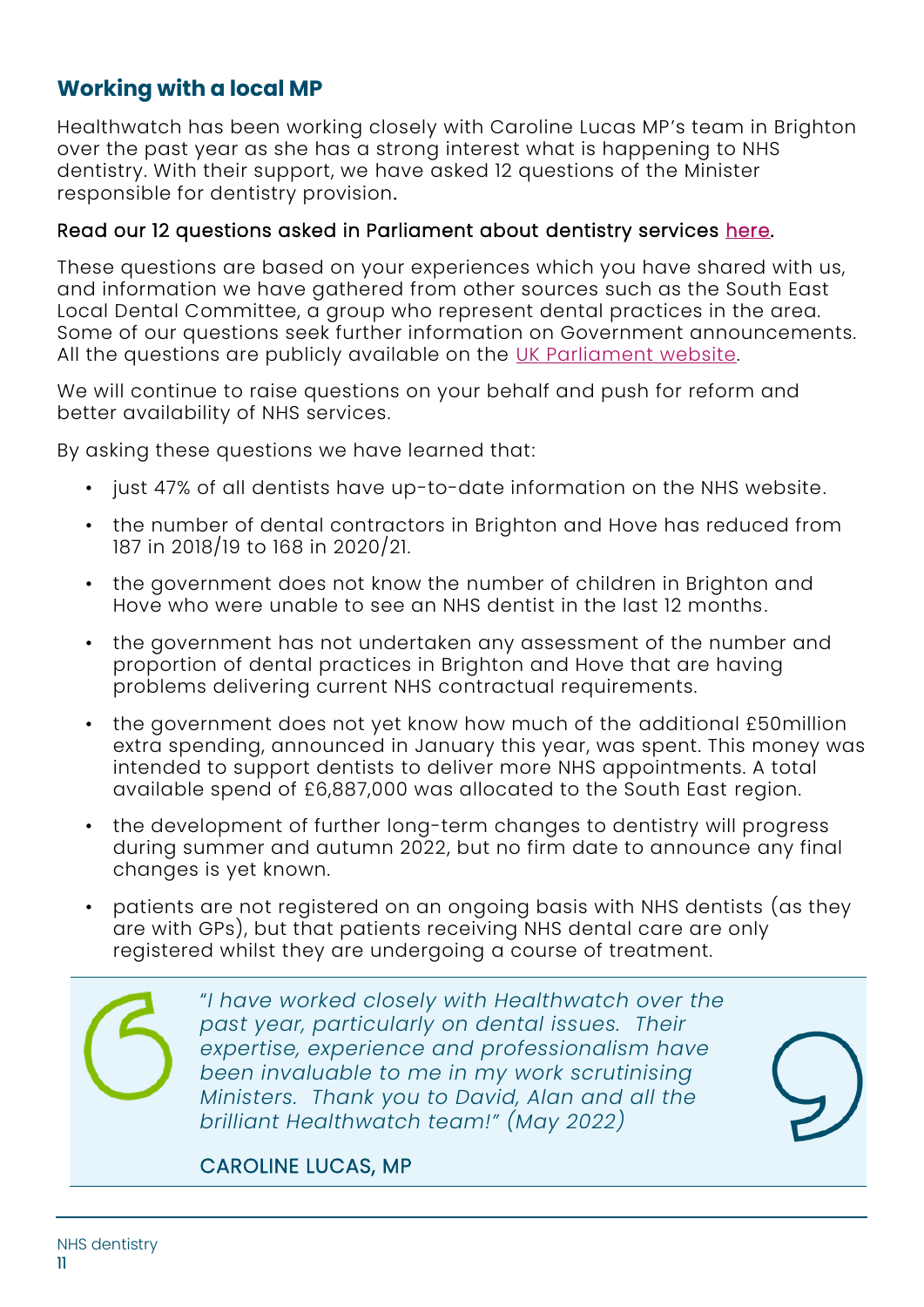# **Our next steps**

#### Using your feedback, we will

- Continue to share your stories with Healthwatch England, NHS England and local dental practitioners.
- Continue to ask questions of the Minister responsible for dentistry, with the help of local MPs.
- Continue to work with local dental groups to understand the issues they face, and to put your questions to them.
- Work with the newly formed [Integrated Care System in Sussex](https://www.healthwatchbrightonandhove.co.uk/news/2022-06-20/updating-you-changes-health-and-care-across-sussex-july-2022) which from 1 st July, will assume responsibility for commissioning dental provision locally. We will ensure they understand what reforms are needed and press for more NHS dental provision (the ICS is a new way of working across health and care in Sussex intended to bring long term benefits to local people- read more [here\)](https://www.healthwatchbrightonandhove.co.uk/news/2022-06-20/updating-you-changes-health-and-care-across-sussex-july-2022).
- Continue to help you by answering your questions and providing advice.

### **Contact us**

### **Information Line**

We can provide you with information on local health or social care services and signpost you if you want to raise a complaint.

01273 234 040 or email [info@healthwatchbrightonandhove.co.uk](mailto:info@healthwatchbrightonandhove.co.uk)